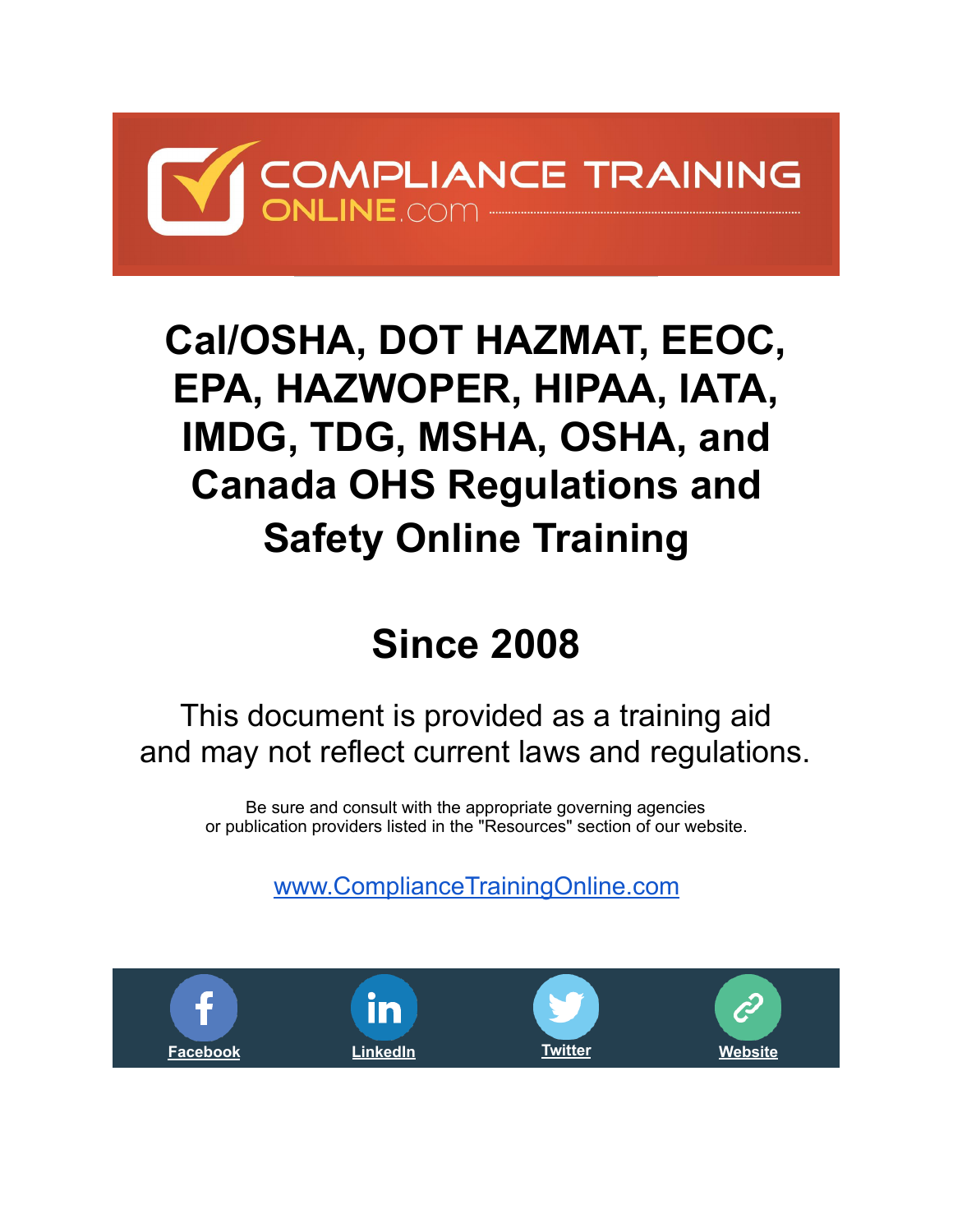### NFPA 70E

## (C) Emergency Response Training.

#### (1) Contact Release.

Employees exposed to shock hazards and those responsible for the safe release of victims from contact with energized electrical conductors or circuit parts shall be trained in methods of safe release. Refresher training shall occur annually.

#### ENHANCED CONTENT

Anyone attempting to rescue a victim in contact with an energized electrical conductor or circuit part can be exposed to the same hazard and must identify and avoid the hazard and take the appropriate action. The victim's survival depends on a safe and rapid response. Before first aid can be provided, the victim has to be safely moved away from the energized electrical conductors and circuit parts.

A quick response is essential during an electrical shock incident—seconds gained or lost can decide the fate of a victim. Often, shutting off the equipment is the most efficient way to safely release an employee. However, a shock rescue kit equipped with all the necessary personal and protective equipment can help save rescue personnel vital time. The shock rescue kit could include items such as an insulated rescue stick or hook, a voltage detector, a cable cutter with insulated handles, an insulating platform or pad, insulated rubber gloves, insulated dielectric overshoes (boots), safety and first aid instructions, a roll of adhesive warning tape, and a can of talcum powder. The composition of the kit should depend on the situation in which it would be used.

(2) First Aid, Emergency Response, and Resuscitation.

(a) Employees responsible for responding to medical emergencies shall be trained in first aid and emergency procedures. (b) Employees responsible for responding to medical emergencies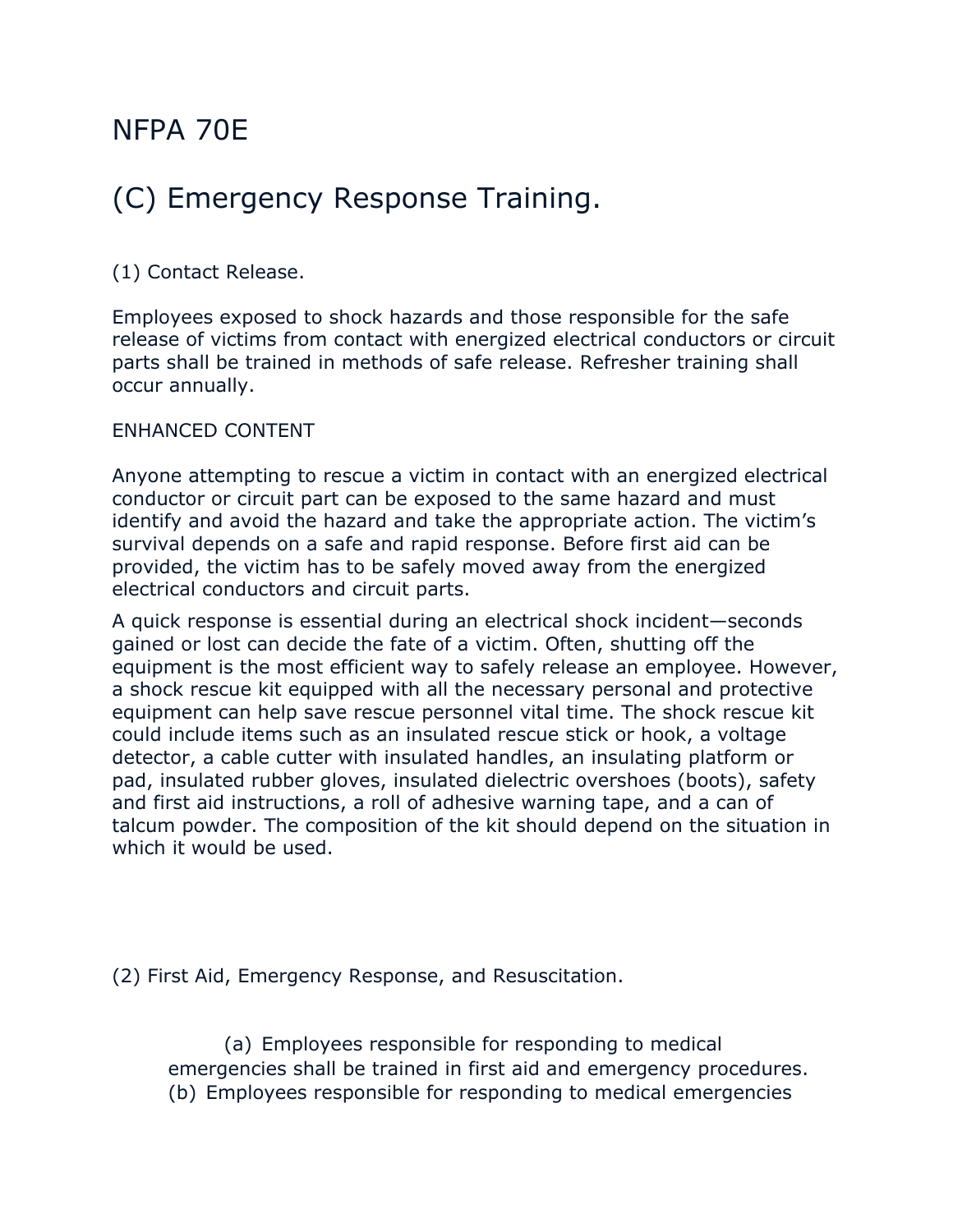shall be trained in cardiopulmonary resuscitation (CPR). (c) Employees responsible for responding to medical emergencies shall be trained in the use of an automated external defibrillator (AED) if an employer's emergency response plan includes the use of this device. (d) Training shall occur at a frequency that satisfies the requirements of the certifying body.

Informational Note: Employees responsible for responding to medical emergencies might not be first responders or medical professionals. Such employees could be a second person, a safety watch, or a craftsperson.

#### ENHANCED CONTENT

Employers must determine who will be responsible for responding to an emergency or electrical incident within the facility. NFPA 70E does not dictate that a second employee be responsible for responding to emergencies, and it does not prohibit the use of off-site response. Whoever is responsible for first aid, the person(s) must be trained to provide that response. Different levels of response might dictate different training requirements. For example, an employee might be a trained first responder for cardiopulmonary resuscitation (CPR) purposes, but the facility health care professional arriving later would have had more advanced and detailed training.

For information regarding the contents of a generic first aid kit, refer to ANSI Z308.1, Minimum Requirements for Workplace First Aid Kits and Supplies. Although the listed contents should be adequate for small worksites, employers at larger or more unique facilities should determine the need for other types of first aid supplies, as well as additional quantities. Employers should assess the specific needs of their worksite periodically and augment the first aid kit appropriately.

#### (3) Training Verification.

Employers shall verify at least annually that employee training required by 110.6(C) is current.

#### ENHANCED CONTENT

First aid training courses should include instruction in both general and workplace hazard-specific knowledge and skills. First aid responders might